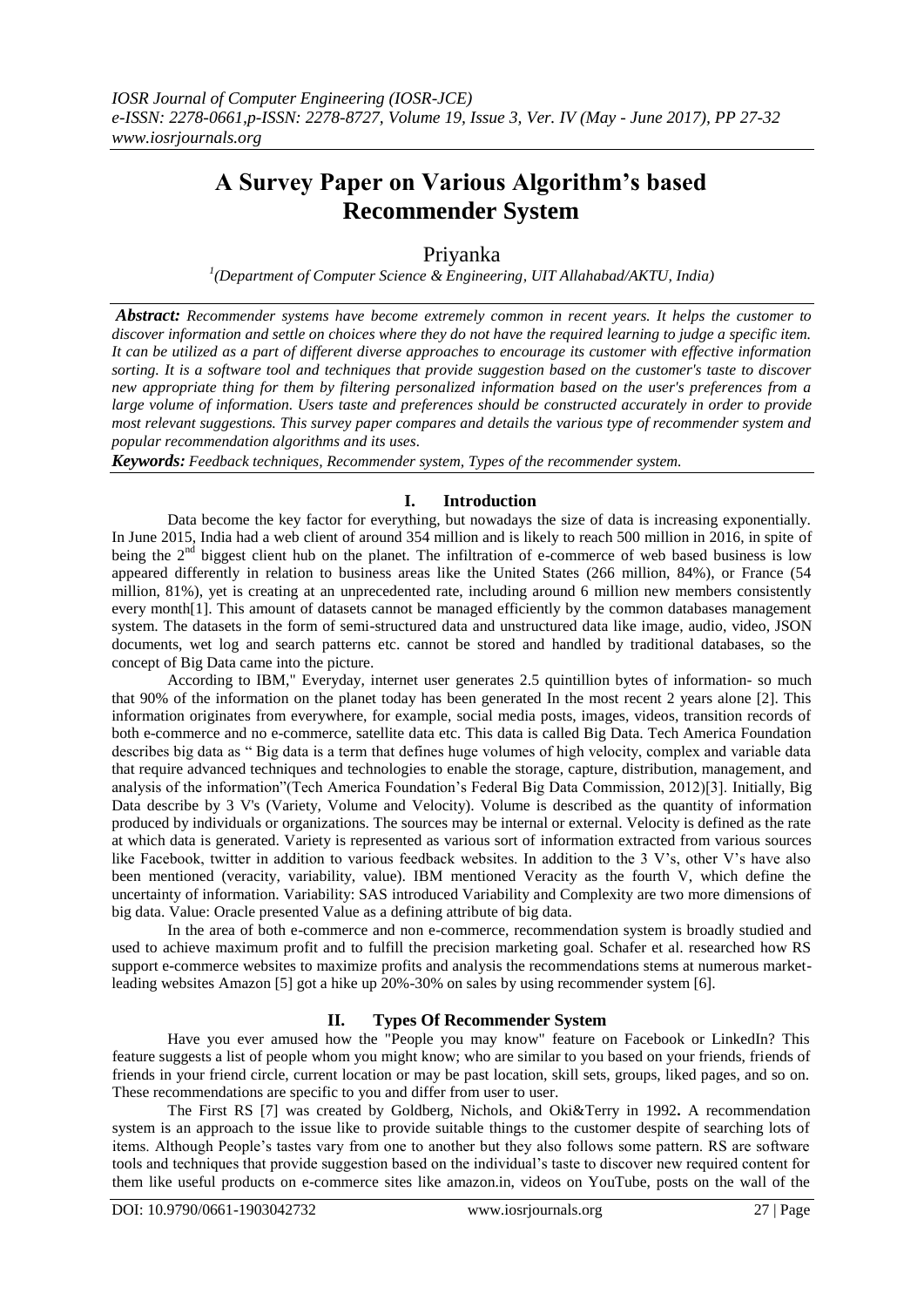social media like Facebook, News recommendation on online news websites automatically. RS perceive suggestion's consequently to the customers by analyzing previous browsing history, the feedback assigned to the products and different user's behavior. Recommendation systems usually produce a number of suggestions in one of the given techniques (Figure. 1)



**Figure. 1:** Types of Recommendation System

## **2.1 Personalized Recommender System**

In this type of recommender system, the system goals at recommending users desired items based on their past behavior also interpersonal relationship of social networks by considering three perspectives: 1) Interpersonal impact, which implies whom you would believe, 2) Interest circle derivation, which implies whose interest is similar to yours, 3) User individual interest which has the effect on what items you would enthusiasm for [8]. Personalized recommendation systems are categorized into five different kinds be influenced by their approach to recommendation [9].

## *2.1.1 Content-based filtering*

This type of filtering techniques filtering built on the customer preferences and description about the item. Basically, these algorithms aim to suggest items or product which are alike to that items that user enjoyed in past or is looking at in the present-day.



**Fig. 2:** Content-Based Recommendation

#### *Merits*

- 1. No data sparsity as well as cold start.
- 2. Other user's data not required.

#### *Demerits*

- 1. Content analysis is essential to define the item features.
- 2. The excellence of the product can't be estimated. The likeness calculation is incomplete to the product description.

#### *2.1.2 Collaborative filtering*

Collaborating filtering approaches build the system by considering the user's past behavior (rating is given to those items, previously parched or chosen items) and an additionally similar decision made by different users, then use the system to calculate the item or else rating that the user may perhaps interested in. A userbased CF algorithm makes suggestions by considering users having similar interest. It relates user as per the rating is assign to the product. In the Figure 3, in the  $1<sup>st</sup>$  place user identified with the  $3<sup>rd</sup>$  user rather second because the rating given by the third user is very alike to the 1<sup>st</sup> one. That is the reason item 3 is suggested to the user.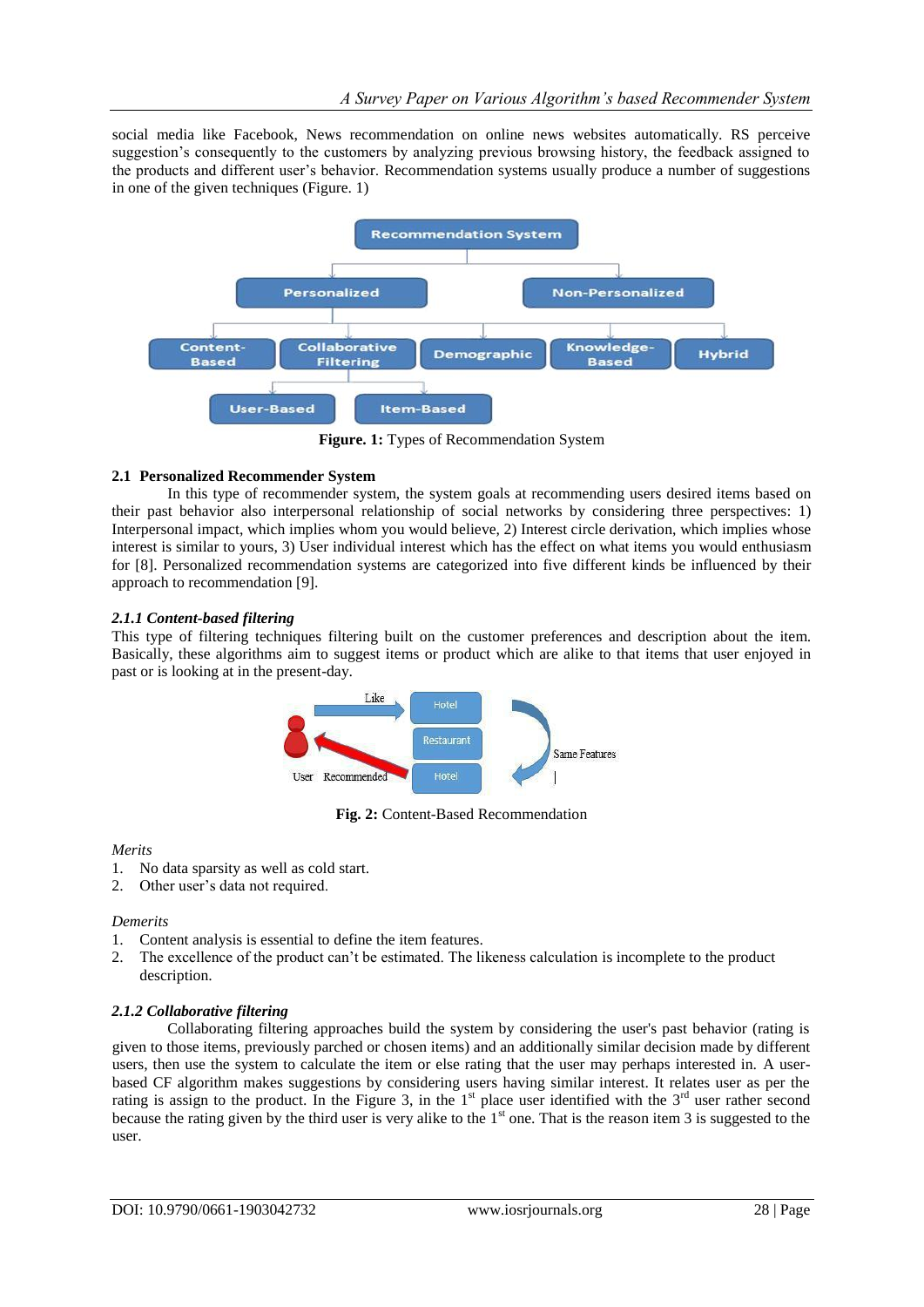

**Figure 3:** User-Based Collaborative Filtering

Item-based CF algorithms depend on the items as the user rated items comparably are probably similar. From Figure 4, user2 and user3 rated item-1 and item-3 so, it assumes that item 1 and 3 become similar. As user1 like item 1, item 3 is suggested.



**Figure. 4:** Item-Based Collaborative Filtering

*Merits*

1 . The excellence of the item can be estimated through user ratings.

*Demerits*

- 1. Cold start problem for different users and new products.
- 2. Stability vs. plasticity issue.

## *2.1.3 Demographic filtering*

Demographic recommendation technique only considers the data of the user like age, gender, employment status about the user only home possession and even location also. The recommends is made by considering demographic similarities to the user.

## *Merits*

The technique is domain independent because Item feature is not needed.

*Demerits*

1. Collection of demographic information gives rise to privacy issue.

2. Plasticity vs. stability issue.

## *2.1.4 Knowledge-Based recommender system*

Consider a scenario like we don't buy house, car etc. frequently so in these scenarios the rating about the items doesn't play a great role, in these type of situation knowledge-based recommender system came into the picture. This type of system deployed in a specific domain where the perches history is small. In this type of system, the algorithm considers the knowledge about the item and its feature, user preference (asked explicitly), recommendation criteria before giving the recommendation. The accuracy of the model is judged in view of how helpful the prescribed thing is to the client.

Before building these sorts of recommended frameworks, we anticipate the accompanying inquiries:

- What kind of information about the items is taken into the model?
- How are user preferences captured explicitly?

There are two basic type of knowledge-based recommender system.

- Constraint-based  $\Box$
- Case-based  $\Box$

Case-based recommenders center on the retrieval of comparable things on the premise of various sorts of likeness measures, whereas Constraint-based recommenders depend on with respect to an unequivocally characterized set of recommendation principles.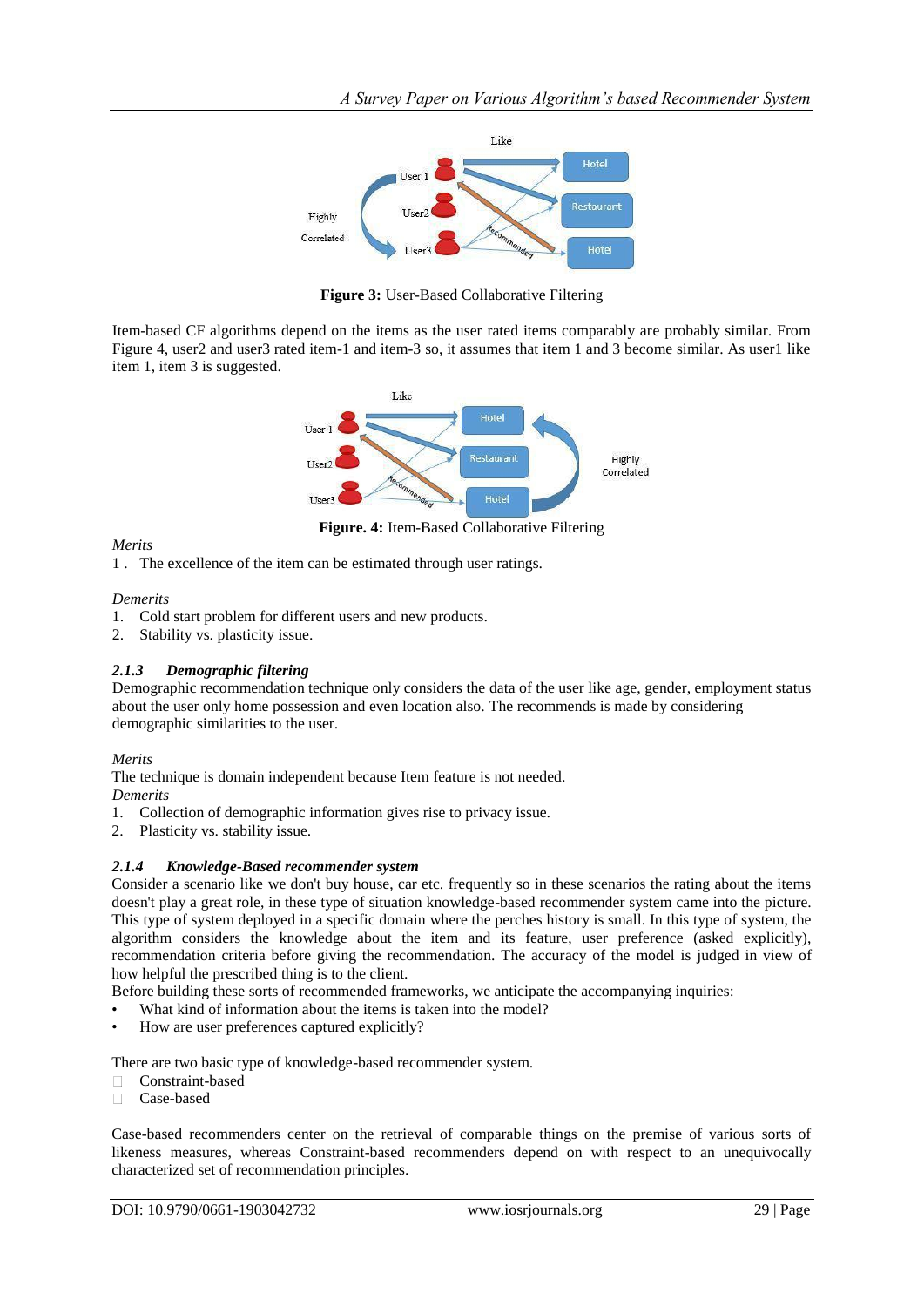## *2.1.5 Hybrid recommender system*

Hybrid recommender systems are built by joining different recommender systems to build a more robust framework. By combining several recommender systems, we can reduce the demerits of one method through the merits of one more system and accordingly construct a more robust system. For instance, through combining collaborative filtering techniques, where the model fails after new items don't have ratings, through content-based methods, wherever feature info around the items is accessible, new items can be recommended more precisely and powerfully.

Previously constructing a hybrid model, we study the subsequent queries:

- $\Box$  What methods must be combined to accomplish the business solution?
- $\Box$ How should we combine a number of systems and their outcomes for good predictions?

## **III. Feedback Techniques Of Recommender System**

The basic process of an RS is information feedback, as it gives the data that RS needs with a specific end goal to give suitable suggestions to the clients in view of their preferences. Basically, feedback techniques are divided into three types [10]:

## **3.1 Implicit Feedback Technique (IFT)**

By using this technique information is obtained without user's consciousness but obtained based on the user's action during the process. User's taste and interest are measured without seeking for user's consent. An IFT captures and interprets user's feedback by using application domain-dependent tools and some methodologies. This type of IFT can be found in various applications such as browsing history, web consumption history, and mouse movements or even search pattern.

#### *Merits*

- 1. IFT can be collected at much lower cost.
- 2. IFT is unproblematic; it does not put a load on the user of the recovery system.
- 3. It is less accurate as compare to EFT but large information can be collected at a lower cost.

#### *Demerits*

- 1. IFT is vulnerable to noise.
- 2. IFT is less accurate compared to EFT.
- 3. IFT is difficult to interpret.

## **3.2 Explicit Feedback Technique (EFT)**

This approach involves the users for assigning either numeric or score rating for evaluating the product. The common scenario of explicit ratings is completed on an arranged discrete scale (example-Mark out ten). Ratings given on these measures permit these judgments to be handled statistically to give distributions, average and so on. The EFT helps users in expressing their interest and taste on the particular object [10, 11].

There are three core methodologies to get clear relevance feedback [12, 13]:

- 1. Like/dislike items or goods are categorized as relevant/ irrelevant using a binary rating scale.
- 2. Ratings judgments of items or goods are made using a numerical scale.
- 3. Text comments- comments about the item is obtained.

#### *Merits*

- 1. EFT is simple to use [14].
- 2. The feedback can be done either be positive or negative i.e. helps the user to specify what they like and what they don't like [14].
- 3. The accuracy of EFT seems to be higher than IFT.

#### *Demerits*

- 1. EFT is absolute. For example, a user listening to music many times, the users can still express is interested if the user listens to the music once without listening to it several times [14].
- 2. The problem of intrusiveness is one of the challenges affecting EFT [14].
- 3. Using numerical scale can be confusing as the user might not be consistent in giving their rating.
- 4. User's rating might not show the true opinion of users.
- 5. EFT is susceptible to noise.
- 6. It is sensitive to user context.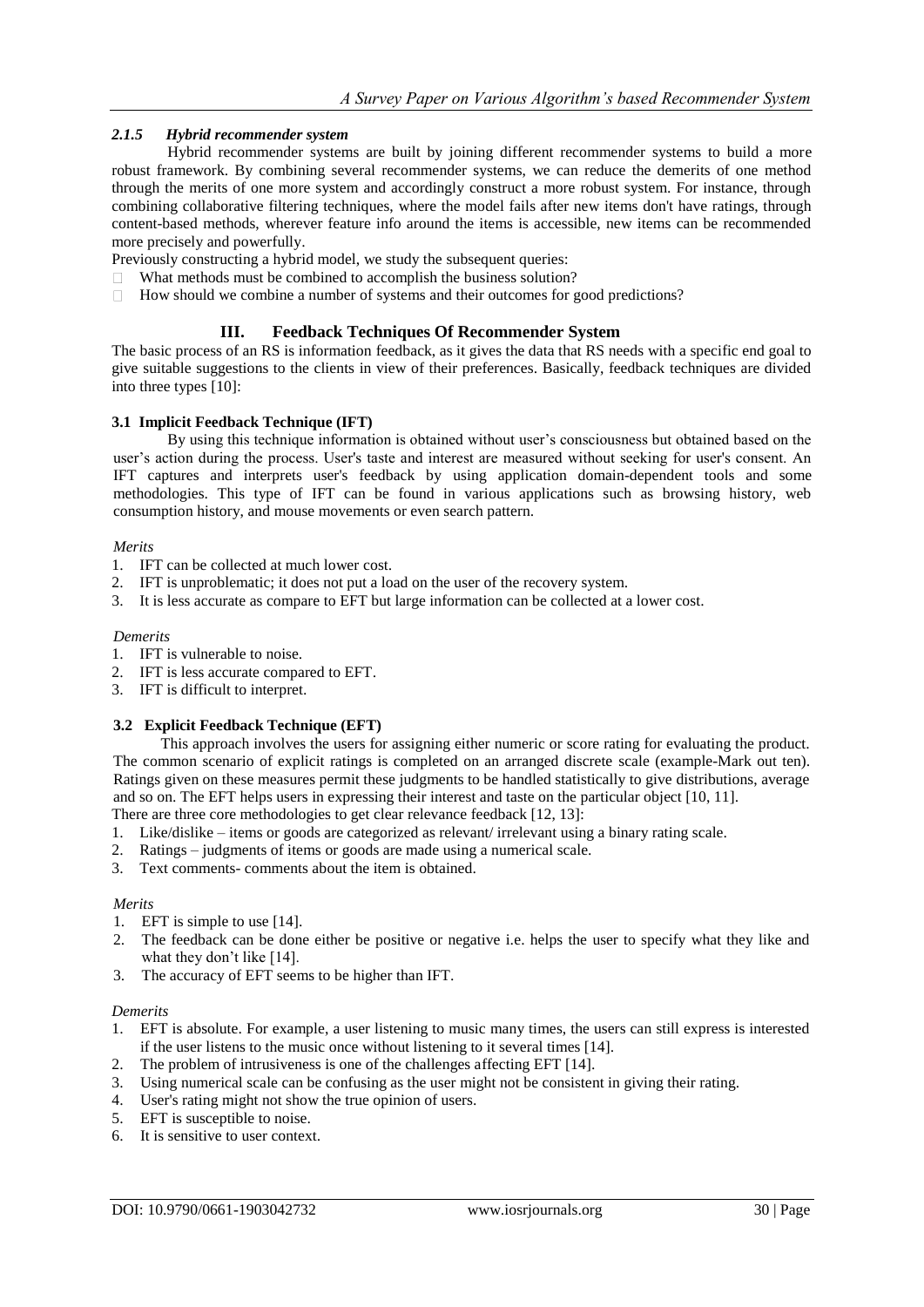## **3.3 Hybrid Feedback Technique (HFT)**

HFT is the combination of both IFT and EFT. This approach utilizes both combinations of numerical rating scores and human behavior in predicting items of interest and taste to the users. *Merits*

1. HFT helps to recover the forecast rating accuracy.

2. HFT is the mixture of both Implicit and explicit methods.

*Demerits*

1. HFT is not cheap.

2.It is computationally intensive.

## **IV. Related Research**

In [15], author implements user-based Collaborative Filtering algorithm on a distributed cloud computing platform that is Hadoop is used, to solve the scalability problem of Collaborative Filtering method. Merits are: 1. Better for finding interests for similar items. 2. Personalized recommendation. Demerits are: 1. doesn't consider similar users interests.

In [16], the author concentrates on personalized travel recommendation and show promising applications by utilizing the freely accessible community-contributed photos. They propose to lead customized travel recommendation by further considering specific user profiles or attributes as also travel group types (e.g., family, couple, and friends). Merits are: 1. Community contribution is a good attribute to consider for providing recommendations. 2. A lot of information can be extracted using community-contributed photos. Demerits are: Privacy issues can arise when community-contributed photos are processed. 2. Very complex to execute.

In [17] author proposed an approach which includes item-to-item collaborative filtering to discover meaningful interesting videos among the large scale of the videos and this methodology is executed in Qizmt which is a.NET MapReduce framework. Merits are: 1. Provides better recommendation for same item using interests of similar users. Demerits are: 1. Does not consider similar Interests, 2. Complex to implement.

In [18] author has put forth a KASR method for the personalized recommendation. Here user based collaborative filtering algorithm is used. To make the technique more effective and scalable it is executed on Hadoop. Jaccard coefficient and Cosine similarity measure are used for evaluation. They show that the proposed recommendation method is better than the current traditional methods. The major advantages are: 1. Scalable, 2. more efficient than traditional methods. There are also some demerits associated with this like: 1. Jaccard Coefficient method is not so accurate, 2. User's positive and negative reviews are not separated. Sentiments in the text are not considered for calculation.

In [19], the author suggested a novel clustering technique built on Latent Class Regression model (LCRM), which is basically ready to consider both the general ratings and feature-level opinion values (as extracted from textual reviews) to perceive reviewers' inclination homogeneity. In the examination, they tried the proposed recommender algorithm with two true datasets. More notably, they compared it with different related methodologies, including the non-review based technique and not-LCRM based variations.

In [20], propose a system that considers the location as an attribute for giving the recommendation to users. Merits are: 1. Better for location specific services, 2. Reduces transmission cost overhead. Demerits are: 1. Not suitable where a location is not an attribute of concern, 2. Lack of similarity calculation thus not suitable for bigger datasets.

In [21], they suggested recommendation technique that examines the distinction among the feedbacks of the customer to recognize the customer's predilections. These techniques consider clear ratings, an activity that can report the data sparseness issue. In view of these techniques, they also lead an experimental investigation of online-restaurant client feedbacks to make a restaurant RS and exhibit the efficiency of the suggested technique.

In [22], they suggested a collaborative filtering method for creating the suggestion for various items using ratings and feedbacks accessible on twitter. They have evaluated feedbacks given by blipper (a feedback website) for four unique products using CF method.

## **V. Conclusion**

In this paper, we try to briefly describe the various types of recommendation techniques and its type. We also discuss the feedback techniques for recommender system. In future, various other attributes and techniques can be developed and evaluated for efficient implementation of recommendation systems. Also by combining recommendation systems with machine learning (ML) and natural language processing (NLP), we can develop powerful and efficient recommendation systems which will consider various aspects. Using machine learning, we can train the system to provide best recommendations based on its past experiences. This will result in a very efficient recommendation system with has its own intelligence to predict the best interest of the user and hence provide recommendations with high accuracy.